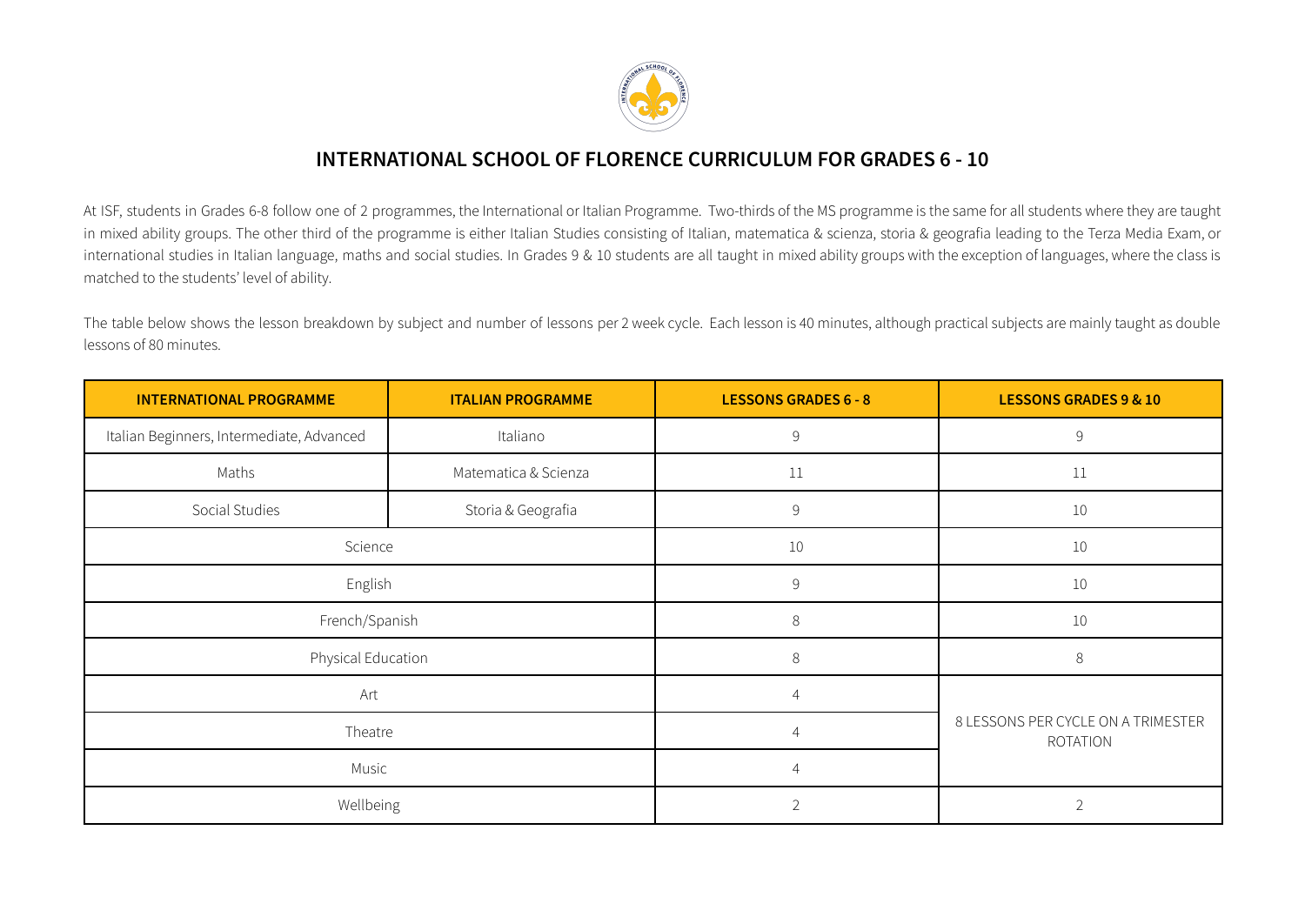## **CURRICULUM CONTENT GRADES 6-8**

This table illustrates the content covered in all subject areas. The Italian programme is highlighted in yellow and the international programme in green. All other subjects are taught to all students in mixed ability groups.

| <b>SUBJECT</b>                                       | <b>GRADE 6</b>                                                                                                                                                                                                                                                                                                                                    | <b>GRADE 7</b>                                                                                                                                                                                                                                                                                       | <b>GRADE 8</b>                                                                                                                                                                                                                                                                                                                   |
|------------------------------------------------------|---------------------------------------------------------------------------------------------------------------------------------------------------------------------------------------------------------------------------------------------------------------------------------------------------------------------------------------------------|------------------------------------------------------------------------------------------------------------------------------------------------------------------------------------------------------------------------------------------------------------------------------------------------------|----------------------------------------------------------------------------------------------------------------------------------------------------------------------------------------------------------------------------------------------------------------------------------------------------------------------------------|
| <b>MATEMATICA &amp;</b><br><b>SCIENZA</b>            | Grafici, operazioni aritmetiche e espressioni,<br>Potenze, Numeri relativi, Multipli e divisori,<br>Grandezze e misure, I fondamenti della geometria,<br>Angoli e rette, Poligoni, Triangoli e Quadrilateri.                                                                                                                                      | Frazioni, Rapporti e Proporzioni, Statistica e<br>Probabilità, Aree di Poligoni, Il teorema di<br>Pitagora, Circonferenza e Cerchio.                                                                                                                                                                 | Calcolo letterale, Equazioni, Il piano cartesiano,<br>Geometria solida, Area e volume di poliedri e solidi di<br>rotazione.L'Universo ed il Sistema Solare, Terra e<br>Luna, Vulcani e terremoti, La genetica.                                                                                                                   |
| <b>STORIA &amp;</b><br><b>GEOGRAFIA</b>              | Il periodo storico di riferimento va dal crollo<br>dell'impero Romano al Rinascimento. Gli studenti<br>si concentreranno prevalentemente sullo studio<br>dei contenuti e sull'esercizio orale, oltre ad<br>acquisire un nuovo metodo di studio.<br>A geografia si studieranno gli aspetti geografici<br>dell'Italia e delle regioni italiane.     | A storia, si studierà il periodo che va dalle<br>Esplorazioni geografiche al Risorgimento<br>italiano.<br>A geografia gli studenti studieranno le regioni<br>europee con accenni all'Unione Europea e ai<br>settori economici.                                                                       | A storia, si studierà dal Risorgimento al secondo<br>dopoguerra.<br>A geografia si affronteranno tematiche che<br>riguardano il fenomeno della globalizzazione,<br>problematiche globali e lo studio dei continenti.                                                                                                             |
| <b>ITALIAN</b><br><b>PROGRAMME</b><br><b>ITALIAN</b> | Epica: lettura e analisi di Iliade, Odissea e Eneide.<br>Antologia: Testo narrativo, testo descrittivo, Fiaba,<br>Favola, primi elementi della poesia e del teatro.<br>Particolare attenzione viene data allo sviluppo<br>della lingua scritta e orale, all'apprendimento dei<br>diversi metodi di studio e alla capacità di lavoro di<br>gruppo. | Letteratura: si comincia lo studio della<br>letteratura italiana a partire dal 1200,<br>particolare attenzione allo studio di Dante,<br>Petrarca e Boccaccio.<br>Antologia: Studio dei vari generi letterari, tra<br>cui giallo e horror. Approfondimento dello<br>studio della poesia e del teatro. | Letteratura: Studio della letteratura italiana dal 1800,<br>con particolare attenzione alla connessione fra<br>letteratura e vita quotidiana.<br>Antologia: lettura di brani antologici utili alla<br>preparazione dell'esame a cui verrà posta particolare<br>attenzione anche nella stesura dell'approfondimento<br>personale. |
| <b>MATHS</b>                                         | Operation with Fractions and Decimals, Linear<br>Equations and Inequalities, Ratios and<br>Percentages, Area and Volume                                                                                                                                                                                                                           | Ratios and Proportions, Manipulate Algebraic<br>Expressions, Statistics and Simple Probability,<br>Angles Properties, Circle and Circumference                                                                                                                                                       | Linear Models and Functions, Systems of Equations,<br>Pythagoras, Similar Shapes, Volume and Surface<br>Area of 3D Shapes                                                                                                                                                                                                        |
| <b>SOCIAL STUDIES</b>                                | Introduction to Geography<br>Human prehistory<br>Mesopotamia and ancient Egypt<br>Kush, Nubia, Ashtum, and other African kingdoms                                                                                                                                                                                                                 | Geography of Asia, ancient China, and the Silk<br>Road<br><b>Ancient Greece</b><br>The rise and fall of the Roman Empire                                                                                                                                                                             | The Islamic world: culture of innovations<br>The Crusades<br>The Renaissance<br>The Scientific Revolution                                                                                                                                                                                                                        |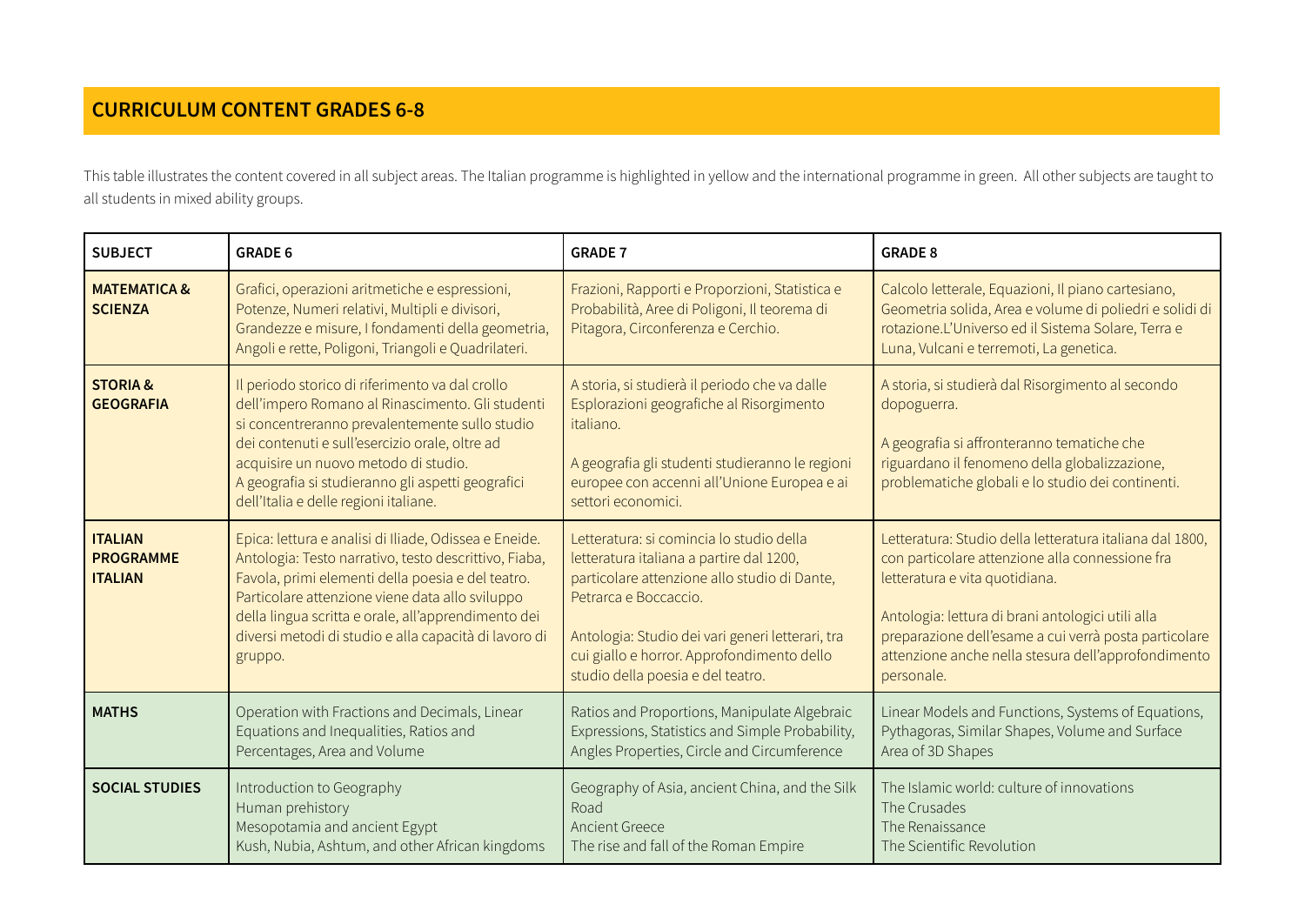|                                                                                           | Sustainable Tourism                                                                                                                                                                                                                                                                                                                                                                                                                                                                                           |                                                                                                                                                                                                                                                                                                                                                                                                                                                                                                                                                                                         | The Age of Exploration                                                                                                                                                                                                                                                                                                                                                                                                                                                                                                                                             |
|-------------------------------------------------------------------------------------------|---------------------------------------------------------------------------------------------------------------------------------------------------------------------------------------------------------------------------------------------------------------------------------------------------------------------------------------------------------------------------------------------------------------------------------------------------------------------------------------------------------------|-----------------------------------------------------------------------------------------------------------------------------------------------------------------------------------------------------------------------------------------------------------------------------------------------------------------------------------------------------------------------------------------------------------------------------------------------------------------------------------------------------------------------------------------------------------------------------------------|--------------------------------------------------------------------------------------------------------------------------------------------------------------------------------------------------------------------------------------------------------------------------------------------------------------------------------------------------------------------------------------------------------------------------------------------------------------------------------------------------------------------------------------------------------------------|
| FRENCH/SPANISH/<br><b>ITALIAN</b><br><b>BEGINNER/</b><br>INTERMEDIATE/<br><b>ADVANCED</b> | Develop a basic competence in oral and written<br>language in many contexts and situations.<br>Communicate in everyday situations.<br>Have knowledge of grammatical structures. Learn<br>and experience the main cultural aspects.                                                                                                                                                                                                                                                                            | Consolidate acquired competence on a<br>pre-intermediate level, both orally and written<br>in many contexts and situations.<br>Communicate in various situations.<br>Improve knowledge of grammatical structures.<br>Learn and experience other cultural aspects.                                                                                                                                                                                                                                                                                                                       | Extend acquired competence on an intermediate<br>level, both orally and written in many other contexts<br>and situations. Communicate in particular<br>situations.<br>Improve knowledge of more advanced grammatical<br>structures. Learn and experience particular cultural<br>aspects. Short novels.                                                                                                                                                                                                                                                             |
| <b>ENGLISH</b><br>(LANGUAGE AND<br>LITERATURE)                                            | Texts:<br>Holes<br>The Boy Who Harnessed the Wind<br>A Monster Calls<br><b>Blood Brothers</b><br><b>Short Stories</b><br>Informational Texts<br>Poetry                                                                                                                                                                                                                                                                                                                                                        | Texts:<br>Roll of Thunder, Hear My Cry<br>Julius Caesar<br>The Merchant of Venice<br>The Curious Incident of the Dog in the<br>Night-time<br>A Christmas Carol<br><b>Short Stories</b><br>Informational Texts<br>Poetry                                                                                                                                                                                                                                                                                                                                                                 | Texts::<br>Lord of the Flies<br>Romeo and Juliet<br><b>Short Stories</b><br>Informational Texts<br>Poetry<br>Media and Persuasive Language                                                                                                                                                                                                                                                                                                                                                                                                                         |
| <b>Theatre</b>                                                                            | Singapore Trip<br>Introduce the term 'tableaux'<br>To use the skills taught to create a group<br>presentation.<br>Negotiate working in a group to create a<br>short performance<br>Enhance class cooperation through group<br>work<br>Explore basic voice and movement skills<br>Raise awareness of performance etiquette<br>The House on Haunted Hill<br>Use storytelling to create mood &<br>atmosphere<br>Use music & lighting to create<br>atmosphere<br>Use character cards to help create<br>characters | Pantomime<br>Understand and identify the features<br>$\bar{\mathcal{L}}$<br>of the genre 'Pantomime'<br>Successfully use group working skills<br>$\mathcal{L}$<br>to negotiate performance ideas<br>Use literacy skills to evaluate the<br>performance of others.<br>Physical Theatre<br>To understand and be able to<br>$\mathcal{L}^{\mathcal{L}}$<br>manipulate their physicality to<br>express different emotions, concepts<br>and ideas.<br>To understand and Berkoffs style of<br>Total Theatre in their performances.<br>To experiment with Frantic<br>Assemblies 'chair duets'. | Stanislavski<br>To be familiar with understand new drama<br>$\overline{a}$<br>language, Naturalism, emotion memory,<br>magic if etc<br>To participate and contribute fully in drama<br>$\overline{\phantom{a}}$<br>activities.<br>To gain an understanding of different<br>theatre styles.<br>To consider the effect of the drama on the<br>audience.<br>To understand the intentions of each drama<br>theorist.<br><b>Brecht</b><br>To be familiar with understand new drama<br>$\sim$<br>language, epic theatre, half curtain, social<br>comment, direct address |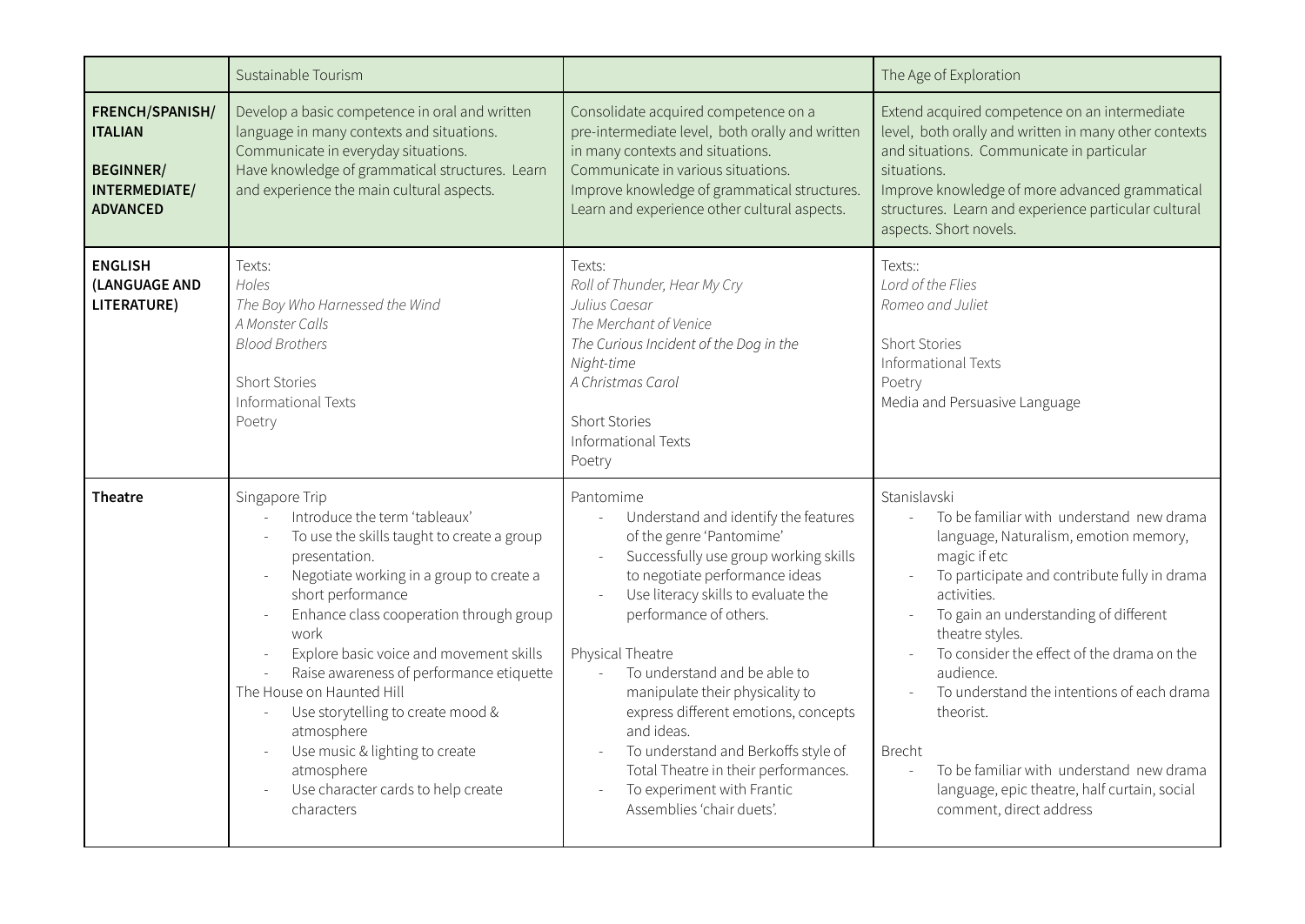| Shakespeare- Romeo & Juliet<br>To study edited extracts from the play.<br>To gain an understanding of the whole of<br>the play.<br>To focus on character and study an aspect<br>of the character in more detail.<br>To be aware of interpretive choices a<br>director makes.<br>To use physical theatre to create<br>environments in which scenes take place.<br>Melodrama<br>To study the performance style.<br>To gain an understanding of the style and<br>its place in drama history.<br>To focus on the elements of storyline and<br>typical plot scenarios.<br>To understand the stock characters and<br>their roles in the drama.<br>To be aware of interpretive choices a<br>director makes.<br>Silent Comedy<br>To study the performance style.<br>To gain an understanding of the style and<br>its place in drama history.<br>To focus on the elements of storyline and<br>typical plot scenarios.<br>To understand the stock characters and<br>their roles in the drama.<br>To be aware of interpretive choices a<br>director makes. | Shakespeare - A Midsummer Night's Dream<br>To study edited extracts from the play.<br>$\overline{a}$<br>To gain an understanding of the<br>$\overline{a}$<br>whole of the play.<br>To focus on character and study an<br>$\overline{\phantom{a}}$<br>aspect of the character in more detail.<br>To be aware of interpretive choices a<br>director makes.<br>To use physical theatre to create<br>environments in which scenes take<br>place.<br>To work using ensemble towards a<br>whole class presentation.<br>Melodrama<br>To study the performance style.<br>$\overline{a}$<br>To gain an understanding of the style<br>and its place in drama history.<br>To focus on the elements of storyline<br>and typical plot scenarios.<br>To understand the stock characters<br>and their roles in the drama.<br>To be aware of interpretive choices a<br>director makes.<br>Silent Comedy<br>To study the performance style.<br>$\overline{a}$<br>To gain an understanding of the style<br>and its place in drama history.<br>To focus on the elements of storyline<br>and typical plot scenarios.<br>To understand the stock characters<br>and their roles in the drama.<br>To be aware of interpretive choices a<br>director makes. | To participate and contribute fully in drama<br>activities.<br>To gain an understanding of different<br>theatre styles.<br>To consider the effect of the drama on the<br>audience.<br>To understand the intentions of each drama<br>theorist.<br>Shakespeare - Macbeth<br>To study edited extracts from the play.<br>To gain an understanding of the whole of<br>the play.<br>To focus on character and study an aspect<br>of the character in more detail.<br>To be aware of interpretive choices a<br>$\overline{\phantom{a}}$<br>director makes.<br>To use physical theatre to create<br>environments in which scenes take place.<br>To work using ensembles towards a whole<br>class presentation.<br>Mask<br>All students will have the opportunity to<br>perform wearing masks.<br>They will have learnt the skills of clocking<br>the audience and use this to help to<br>communicate their character to the<br>audience.<br>Commedia<br>Students learn to experiment with some of<br>$\overline{\phantom{a}}$<br>the commedia skills and practise using<br>them in performance.<br>Students will all have the opportunity to<br>take part in an ensemble production in front |
|-------------------------------------------------------------------------------------------------------------------------------------------------------------------------------------------------------------------------------------------------------------------------------------------------------------------------------------------------------------------------------------------------------------------------------------------------------------------------------------------------------------------------------------------------------------------------------------------------------------------------------------------------------------------------------------------------------------------------------------------------------------------------------------------------------------------------------------------------------------------------------------------------------------------------------------------------------------------------------------------------------------------------------------------------|-------------------------------------------------------------------------------------------------------------------------------------------------------------------------------------------------------------------------------------------------------------------------------------------------------------------------------------------------------------------------------------------------------------------------------------------------------------------------------------------------------------------------------------------------------------------------------------------------------------------------------------------------------------------------------------------------------------------------------------------------------------------------------------------------------------------------------------------------------------------------------------------------------------------------------------------------------------------------------------------------------------------------------------------------------------------------------------------------------------------------------------------------------------------------------------------------------------------------------------|--------------------------------------------------------------------------------------------------------------------------------------------------------------------------------------------------------------------------------------------------------------------------------------------------------------------------------------------------------------------------------------------------------------------------------------------------------------------------------------------------------------------------------------------------------------------------------------------------------------------------------------------------------------------------------------------------------------------------------------------------------------------------------------------------------------------------------------------------------------------------------------------------------------------------------------------------------------------------------------------------------------------------------------------------------------------------------------------------------------------------------------------------------------------------------------|
| Studying Theory and Artists in Practice<br>ART                                                                                                                                                                                                                                                                                                                                                                                                                                                                                                                                                                                                                                                                                                                                                                                                                                                                                                                                                                                                  | Studying Theory and Artists in Practice                                                                                                                                                                                                                                                                                                                                                                                                                                                                                                                                                                                                                                                                                                                                                                                                                                                                                                                                                                                                                                                                                                                                                                                             | of a live audience.<br>Studying Theory and Artists in Practice                                                                                                                                                                                                                                                                                                                                                                                                                                                                                                                                                                                                                                                                                                                                                                                                                                                                                                                                                                                                                                                                                                                       |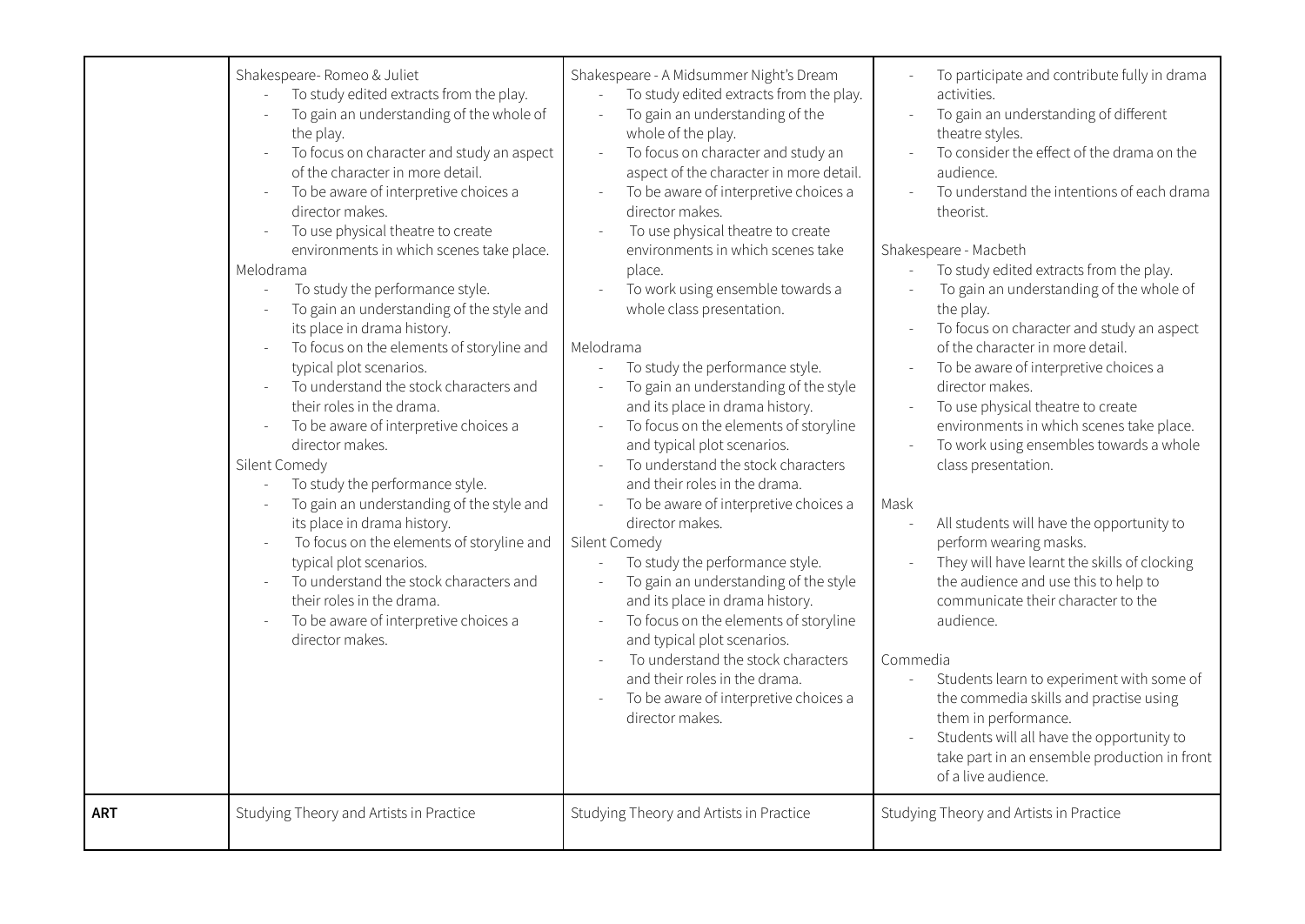| Perspective/Landscape<br>- To study the techniques of perspective in<br>order to make an artwork look 3D.<br>- To learn and practice the techniques and<br>processes of collage.<br>- To demonstrate understanding of perspective<br>techniques using a choice of 2D materials.                                                                                                                                                                                                                             | Self-Portraits + Color Theory<br>- To understand how colors work together<br>to create different skin tones.<br>- To understand the processes of acrylic<br>paint.<br>- To understand how to use a range of skin<br>tones to paint realistic portraits.                                  | Prehistoric/Ecological Collaborative Art Project<br>Understanding the prehistoric origins and<br>the contemporary practices of ecological,<br>land-based, and installation art<br>Generating conceptual and visual ideas<br>collaboratively using a variety of tools<br>Resourcing images and inspiration from a<br>variety of artist & non-art sources                                                                                                                                                                                                                                                                      |
|-------------------------------------------------------------------------------------------------------------------------------------------------------------------------------------------------------------------------------------------------------------------------------------------------------------------------------------------------------------------------------------------------------------------------------------------------------------------------------------------------------------|------------------------------------------------------------------------------------------------------------------------------------------------------------------------------------------------------------------------------------------------------------------------------------------|------------------------------------------------------------------------------------------------------------------------------------------------------------------------------------------------------------------------------------------------------------------------------------------------------------------------------------------------------------------------------------------------------------------------------------------------------------------------------------------------------------------------------------------------------------------------------------------------------------------------------|
| Group Painting + Color Theory<br>- To understand how to work effectively to<br>collaboratively create final artworks.<br>- To practice the techniques and processes of<br>acrylic paint.<br>- To study and learn color theory.<br>- To understand how to use the primary colors<br>to make other colors.<br>- To learn how to communicate effectively and<br>work together to create final artworks.<br>- To learn how to reflect on the creative process<br>and the creative process of others.<br>Weaving | Collaborative Zines<br>- To understand how to work effectively to<br>collaboratively create final artworks.<br>- To understand how text and images work<br>together in an artwork.<br>- To be aware of the creative processes of a<br>printed publication.<br>Recyclable/Sustainable Art | Experimenting with non-traditional and<br>traditional art materials, considering the<br>web of connections of our impact and<br>production of art<br>Learning to collaborate, communicate,<br>compromise across differences, and take<br>ownership/share responsibility and<br>leadership<br>Make connections with art's<br>cross-disciplinary roots linking science,<br>anthropology, and studio art practice with<br>both artisans and indigenous as well as fine<br>art traditions<br>Activism Art                                                                                                                        |
|                                                                                                                                                                                                                                                                                                                                                                                                                                                                                                             |                                                                                                                                                                                                                                                                                          | Resourcing images and inspiration from a<br>variety of artist & non-art sources<br>Selecting a topic of personal interest and<br>learning how to develop personal artistic<br>voice<br>Develop skills in translating concepts and<br>ideas into image and form<br>Consider both artistic intention and<br>audience/viewer impact<br>Learn and apply concepts of design and<br>evaluate the impacts, roles, and<br>effectiveness of image used with text<br>Develop comfort and familiarity with<br>graphite, pen, and colored pencil drawing<br>and tempera/watercolor painting<br>Learn to communicate artistic influences, |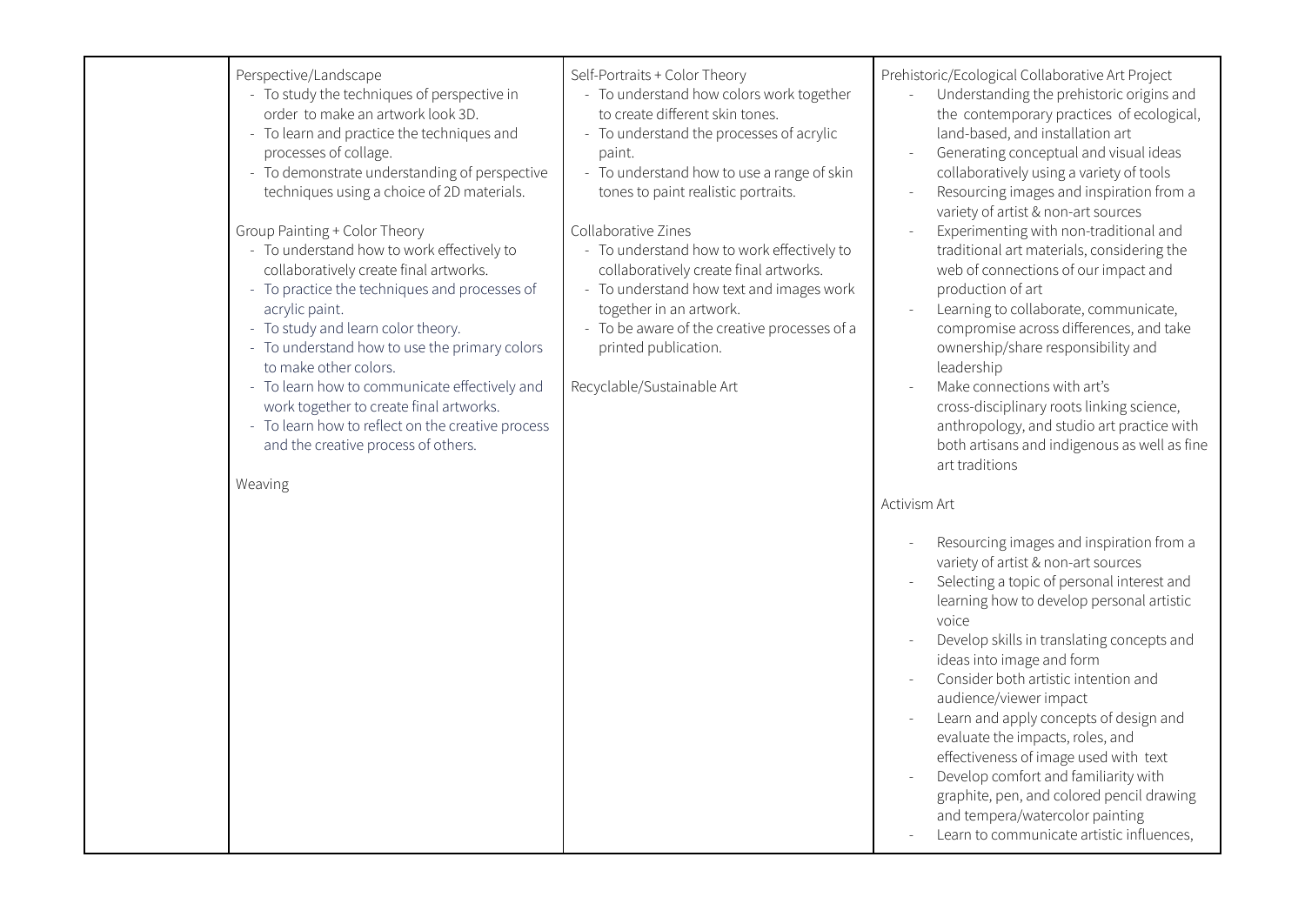|              |                                                                                                                                                                                                                                                                                |                                                                                                                                                                                                                                                                                        | intentions, and ideas through an Artist's<br>Statement                                                                                                                                                                                                                                                                                                                                                                                                                                                                                                                                                                                                                                                                            |
|--------------|--------------------------------------------------------------------------------------------------------------------------------------------------------------------------------------------------------------------------------------------------------------------------------|----------------------------------------------------------------------------------------------------------------------------------------------------------------------------------------------------------------------------------------------------------------------------------------|-----------------------------------------------------------------------------------------------------------------------------------------------------------------------------------------------------------------------------------------------------------------------------------------------------------------------------------------------------------------------------------------------------------------------------------------------------------------------------------------------------------------------------------------------------------------------------------------------------------------------------------------------------------------------------------------------------------------------------------|
|              |                                                                                                                                                                                                                                                                                |                                                                                                                                                                                                                                                                                        | Mixed Media Open Studio<br>Resourcing images from a variety of artist<br>and non-art sources, and finding artists and<br>art to help develop individual artistic voice<br>Focus on the 3-fold creative process<br>through experimenting, exploring, and<br>expressing with ongoing self-directed focus<br>Develop ownership of artwork in class<br>through choice to develop new technical<br>skills, try new art media, propose a<br>self-directed individual or partner project, or<br>take risks that recognize failure and<br>experimentation and crucial to the artist's<br>process in the studio<br>Develop ability to reflect on both the artistic<br>process as well as art products through<br>writing and documentation |
| <b>MUSIC</b> | Whole class instrumental ensemble (Ravel's<br>Bolero)<br>Introduces the students to individual,<br>ensemble and instrumental skills<br>Hooks and Riffs<br>Understand how music is based on<br>repeated musical Patterns.<br>Distinguish between Hooks, Riffs and<br>Ostinatos. | What Makes A Good Song?<br>Understand the different textural and<br>structural elements of a song/popular<br>song. Hooks, lyrics, structure and riffs<br>and how it is all put together<br>Different musical genres<br>Song Writing Project<br>Group composition<br>Offbeat and Reggae | Dance Music<br>Dance Music from Different Times and<br>$\overline{a}$<br>Places: The Baroque Dance Suite, and<br>American American Line Dance.<br>Performance of line dancing (Achy Breaky<br>Heart)<br>Accompaniment Patterns in Dance Music,<br>Rhythms in Dance Music, Texture: Melody<br>and Accompaniment.<br>The History of Western Music                                                                                                                                                                                                                                                                                                                                                                                   |
|              | Sonority City<br>Learn about the layout and structure of<br>the symphony orchestra.<br>Develop an understanding of musical<br>instruments and how they are played, the<br>families/sections, construction, different                                                           | Pupils learn about the different<br>textural elements that make up a<br>Reggae song: bass line riffs, melodic<br>hooks, offbeat chords, syncopated<br>rhythms and the vocal melody line.<br>Let's play reggae class performance<br>"Three little birds" - Bob Marley                   | The Baroque v Romantic era music.<br>This work will include individual research<br>and a presentation<br>Whole class performance of the"Canon in<br>D" by Pacelbel                                                                                                                                                                                                                                                                                                                                                                                                                                                                                                                                                                |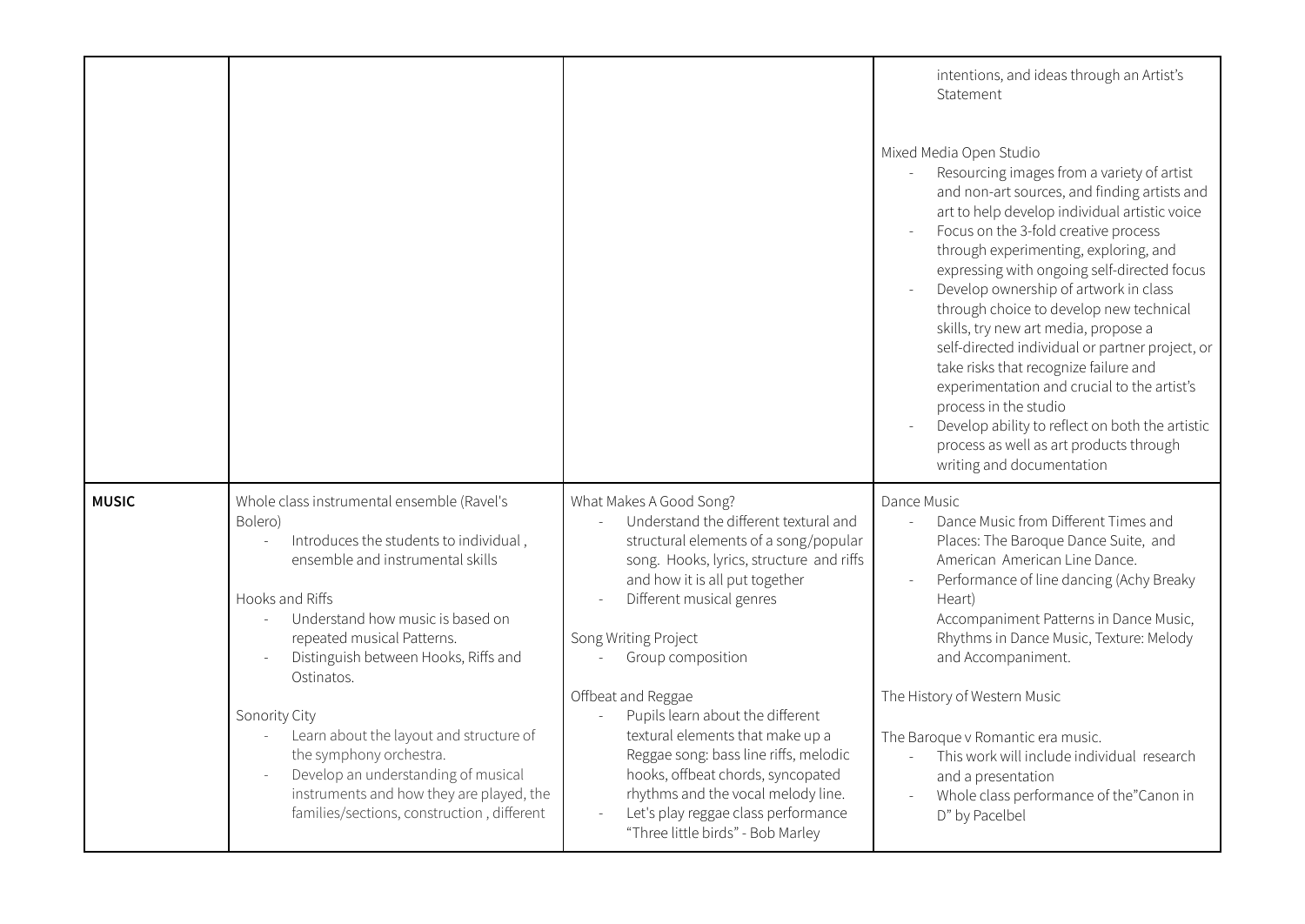| sound production methods and<br>characteristic timbres/sonorities.<br>The Building Bricks of Music<br>Understand and recognise the Elements<br>$\bar{\mathcal{L}}$<br>of Music: PITCH, TEMPO, DYNAMICS,<br>DURATION, TEXTURE, TIMBRE or<br>SONORITY, ARTICULATION, SILENCE.<br>Draw on the Elements of Music as a<br>$\sim$<br>resource when composing, creating and<br>improvising.<br>Recognise the Elements of Music when<br>listening to and appraising music from<br>different times and different places.<br>Film music - How important is music in<br>creating a mood?<br>The Keyboard<br>Scales, chords, keys<br>$\overline{\phantom{a}}$<br>I've Got Rhythm<br>Understand that pulse is a fundamental<br>$\sim$<br>upon which music is built and performed.<br>Develop a feeling for and an awareness of<br>a regular pulse in music from different<br>times and places.<br>Distinguish between pulse/beat and<br>rhythm.<br>Develop an understanding of note values<br>in terms of duration, bars and simple time<br>signatures.<br>Traditional staff and Graphic notation | Variations<br>To develop a knowledge and<br>understanding of how the Elements of<br>Music can be used and manipulated<br>as a basic form of musical variation to<br>an existing theme or melody<br>Know, understand, and use other<br>$\mathbb{L}$<br>musical devices that can be changed<br>or added to, to provide musical<br>variation to an existing theme or<br>melody.<br>World music<br>Scales chords and keys extended<br>"Battle of the Bands" competition<br>Students continue to develop their<br>individual, ensemble and<br>instrumental skills<br>IT and SOUNDTRAP composition software<br>project<br>The course will integrate all 3 aspects of music<br>which includes listening, composing and<br>performing. | World Music<br>Scales, keys and chords extended<br>"Battle of the Bands" competition<br>The students continue to develop<br>$\mathbb{Z}^{\mathbb{Z}}$<br>individual, ensemble and instrumental<br>skills<br>Minimalism<br>Understand changes in twentieth century<br>music and how composers 'broke away'<br>from late-Romantic ideals.<br>Understand and demonstrate how<br>minimalist composers develop pieces from<br>small starting points.<br>IT and SOUNDTRAP composition software project<br>The course will integrate all 3 aspects of music which<br>includes listening, composing and performing. |
|--------------------------------------------------------------------------------------------------------------------------------------------------------------------------------------------------------------------------------------------------------------------------------------------------------------------------------------------------------------------------------------------------------------------------------------------------------------------------------------------------------------------------------------------------------------------------------------------------------------------------------------------------------------------------------------------------------------------------------------------------------------------------------------------------------------------------------------------------------------------------------------------------------------------------------------------------------------------------------------------------------------------------------------------------------------------------------------|--------------------------------------------------------------------------------------------------------------------------------------------------------------------------------------------------------------------------------------------------------------------------------------------------------------------------------------------------------------------------------------------------------------------------------------------------------------------------------------------------------------------------------------------------------------------------------------------------------------------------------------------------------------------------------------------------------------------------------|-------------------------------------------------------------------------------------------------------------------------------------------------------------------------------------------------------------------------------------------------------------------------------------------------------------------------------------------------------------------------------------------------------------------------------------------------------------------------------------------------------------------------------------------------------------------------------------------------------------|
| World music - Gamelan music<br>IT and SOUNDTRAP composition software - an<br>introduction                                                                                                                                                                                                                                                                                                                                                                                                                                                                                                                                                                                                                                                                                                                                                                                                                                                                                                                                                                                            |                                                                                                                                                                                                                                                                                                                                                                                                                                                                                                                                                                                                                                                                                                                                |                                                                                                                                                                                                                                                                                                                                                                                                                                                                                                                                                                                                             |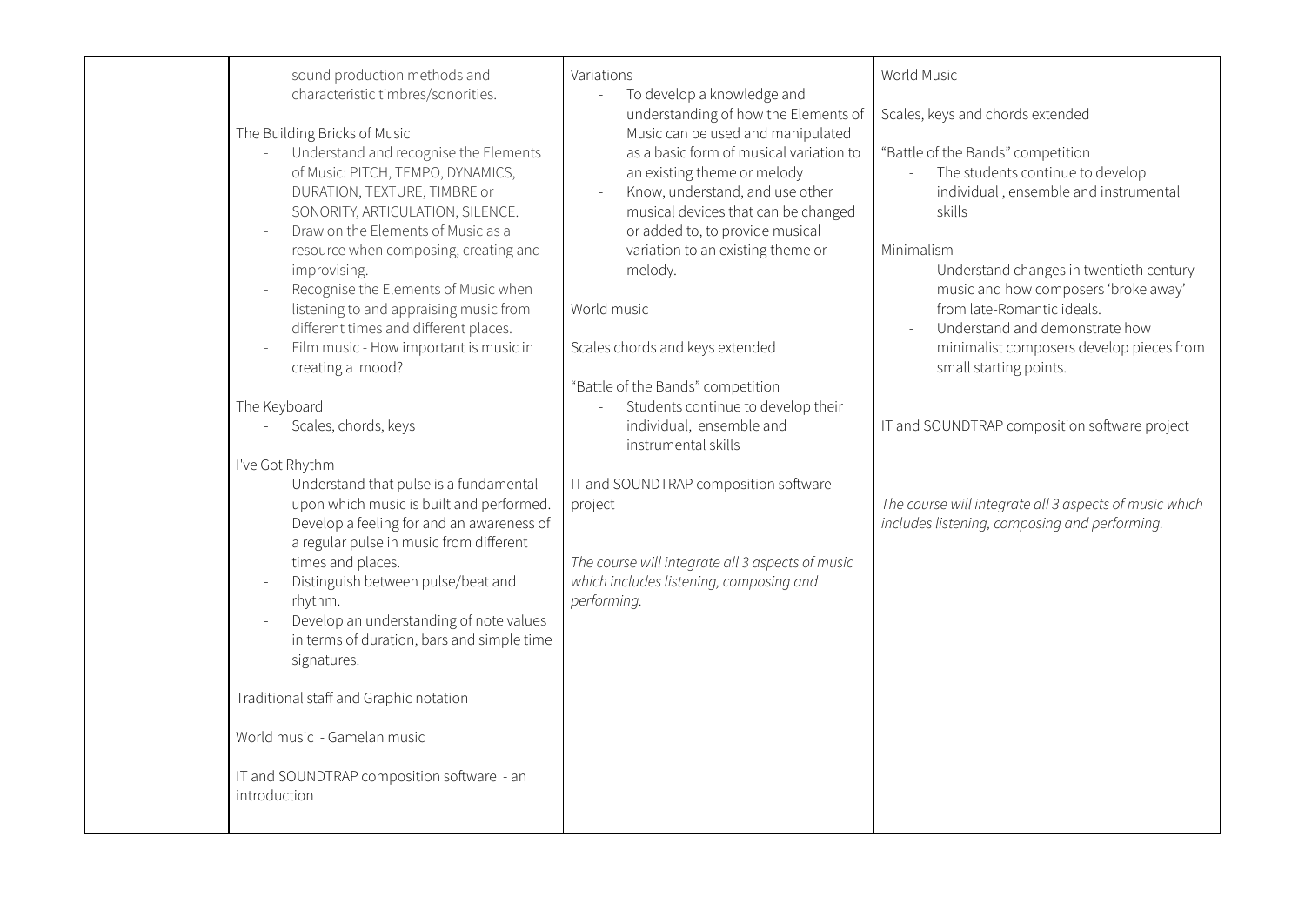|                                                    | The course will integrate all 3 aspects of music<br>which includes listening, composing and<br>performing.                                                                                                                                                                 |                                                                                                                                                                                                                                                                                                          |                                                                                                                                                                                                                                                                                                                                                        |
|----------------------------------------------------|----------------------------------------------------------------------------------------------------------------------------------------------------------------------------------------------------------------------------------------------------------------------------|----------------------------------------------------------------------------------------------------------------------------------------------------------------------------------------------------------------------------------------------------------------------------------------------------------|--------------------------------------------------------------------------------------------------------------------------------------------------------------------------------------------------------------------------------------------------------------------------------------------------------------------------------------------------------|
| <b>SCIENCE (BIOLOGY,</b><br>CHEMISTRY,<br>PHYSICS) | Plant biology and animal biology<br>Introduction to matter and elements and the<br>periodic table<br>Sound and Energy                                                                                                                                                      | Cell biology and human body systems<br>Solids liquids, and gases<br>Density and Buoyancy<br>Acids & bases and reactions<br>Intro to stoichiometry<br>Electricity                                                                                                                                         | Evolution, DNA, and genetics<br>Atoms and bonding and chemical reactions<br>Balancing chemical equations<br>Climate change and ocean acidification<br>Astronomy and space science                                                                                                                                                                      |
| <b>WELLBEING</b>                                   | Empathy and Compassion<br>Resilience<br>Goal Orientation<br>Finding Balance<br>Digital Citizenship<br>Don't feed the phish<br>Who are you online<br>Chatting safely online<br>Digital Drama Unplugged<br>Relationships<br><b>Healthy Choices</b><br>Equality and Diversity | Empathy and Compassion<br>Resilience<br>Goal Orientation<br>Finding Balance<br>Digital Citizenship<br>The Power of Digital Footprints<br>Upstanders and Allies<br>Being aware of what you share<br>Responding to online Hate Speech<br>Relationships<br><b>Healthy Choices</b><br>Equality and Diversity | Empathy and Compassion<br>Resilience<br>Goal Orientation<br>Finding Balance<br>Digital Citizenship<br>Digital Media and Your Brain<br>$\overline{\phantom{a}}$<br>Protecting Online Reputations<br>Sexting and Relationships<br>$\sim$<br>Responding to online Hate Speech<br>Relationships<br><b>Healthy Choices</b><br>Equality and Diversity        |
| PE                                                 | UN Rights of a Child<br>focus is on applying skills and performing whilst also looking to reflect and improve performance in the areas of:<br>Adventure based learning<br>Invasion games                                                                                   | UN Rights of a Child                                                                                                                                                                                                                                                                                     | UN Rights of a Child<br>The overall aim of the PE curriculum is to empower students to understand and appreciate the value of being physically active and develop the motivation to<br>make healthy life choices. From grade 6 to 8 we develop knowledge, skills and attitudes that will contribute to a student's balanced and healthy lifestyle. The |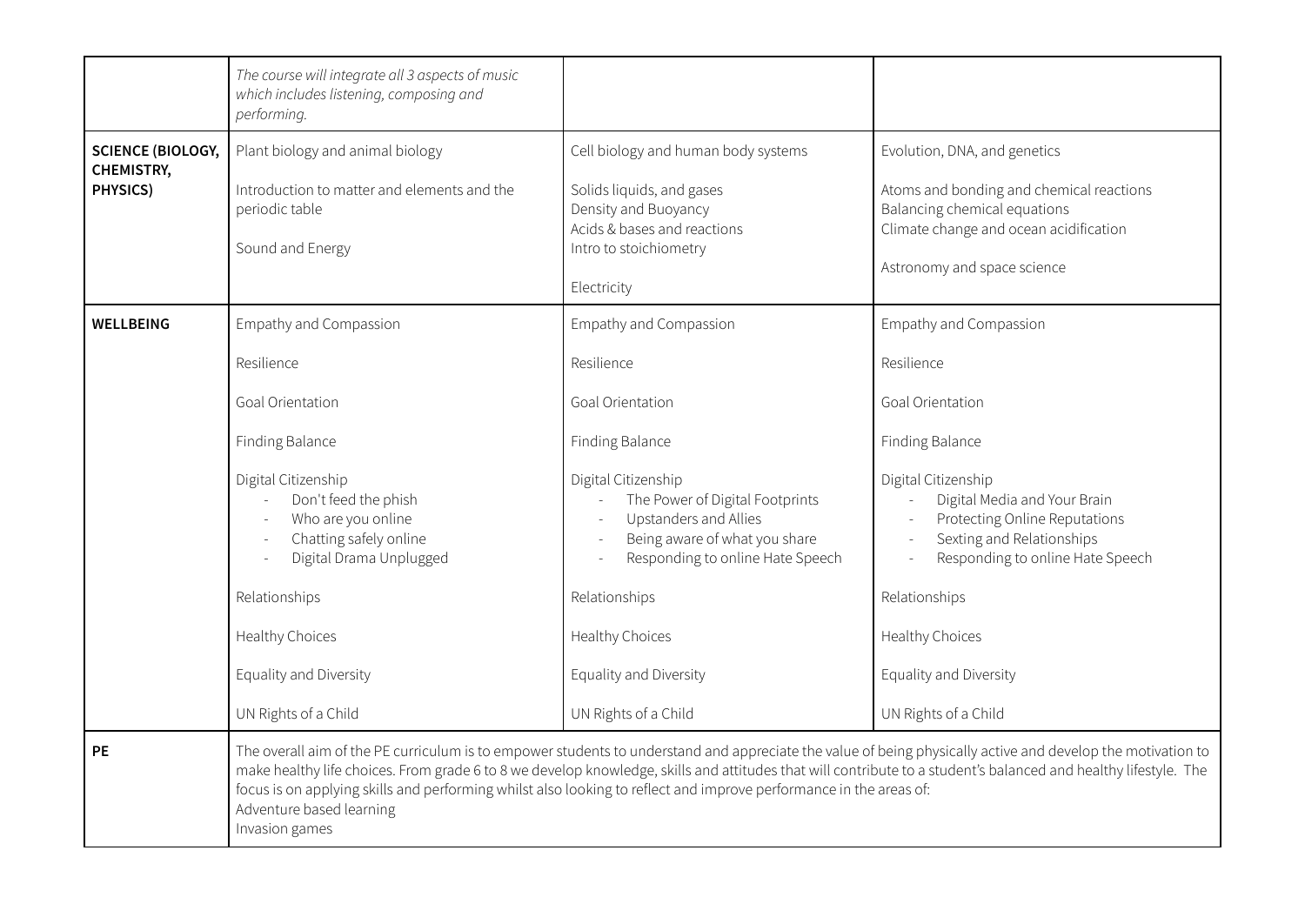| Net games (badminton, tennis and padel) |
|-----------------------------------------|
| Fitness studies                         |
| Athletics                               |
| Striking and fielding games             |
|                                         |

## **CURRICULUM CONTENT GRADES 9 & 10**

The curriculum in Grades 9 & 10 builds upon the skills and learning outcomes from Grades 6-8 and prepares students for the IB Diploma programme in Grades 11 & 12.

| <b>SUBJECT</b> | <b>GRADE 9</b>                                                                                                                                                                                                                                                                                                                                                                                                                                                                                                                                                         | <b>GRADE 10</b>                                                                                                                                                                                                                                                                                                                                                                                                                                                                                                                                                                                                                                                               |
|----------------|------------------------------------------------------------------------------------------------------------------------------------------------------------------------------------------------------------------------------------------------------------------------------------------------------------------------------------------------------------------------------------------------------------------------------------------------------------------------------------------------------------------------------------------------------------------------|-------------------------------------------------------------------------------------------------------------------------------------------------------------------------------------------------------------------------------------------------------------------------------------------------------------------------------------------------------------------------------------------------------------------------------------------------------------------------------------------------------------------------------------------------------------------------------------------------------------------------------------------------------------------------------|
| <b>ENGLISH</b> | Students explore a variety of literature by authors of different perspectives<br>and times writing on a wide range of topics<br>Improvement and refinement of writing skills will be an important part of the<br>course.<br>Students will also work to improve their skills of close reading and will<br>continue to make connections between what they read, their own lives and<br>the wider world.<br>Texts include:<br>Texts: Selected poetry and short stories, Othello by Shakespeare, To Kill a<br>Mockingbird by Harper Lee,, and Animal Farm by George Orwell | There is a strong emphasis on the analysis and criticism of literature in all of<br>its major genres.<br>In the examination of various types of literature and other media forms<br>students will become better "readers" and interpreters of language from the<br>individual word to the entire text and beyond.<br>They will learn how to approach a variety of works through reflection,<br>thoughtful critical analysis, discussion, and at times through a fearless foray<br>into their own beliefs and ideas.<br>Texts:<br>Assorted Short Stories and Poetry, An Inspector Calls by J.B Priestley, Feed<br>by M.T. Anderson,, The Picture of Dorian Gray by Oscar Wilde |
| <b>ITALIAN</b> | Beginner:<br>Develop and consolidate a basic or acquired competence in oral and written texts in many contexts.<br>Communicate in everyday situations.<br>Acquire and develop knowledge of grammatical structures up to the pre-intermediate level.<br>Learn and experience the main cultural aspects.<br>Intermediate:<br>Focuses on enhancing students' speaking and reading skills at level B1 of the Common European Framework for Languages (CEF).                                                                                                                |                                                                                                                                                                                                                                                                                                                                                                                                                                                                                                                                                                                                                                                                               |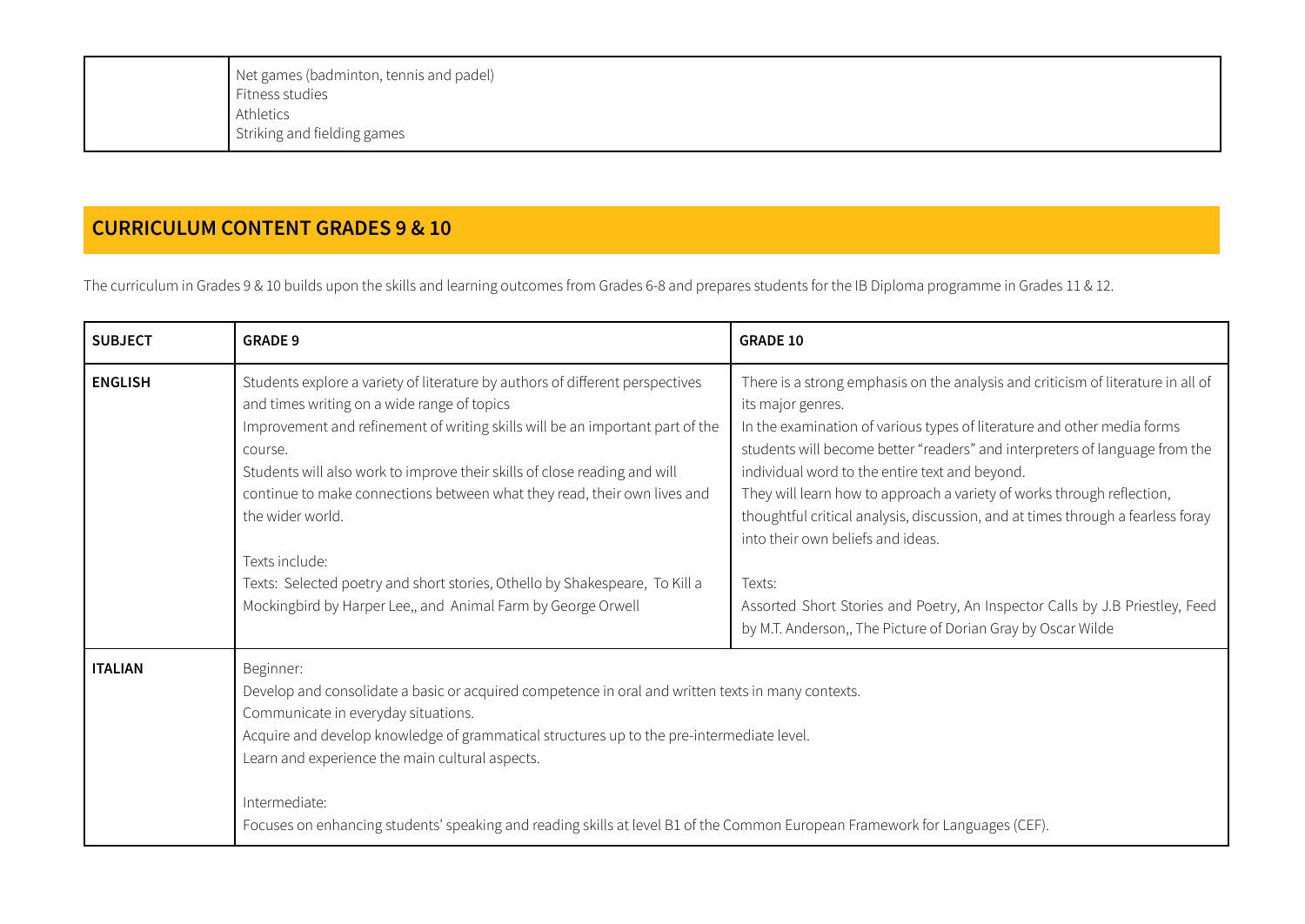|                                                                                            | At the end of this course (in Grade 10), students should achieve the B2 level of the CEF and be able to attend an Advanced Italian language class.                                                                                                                                                                                                                                                                                                                                                                                                                                                                                                                                                                                    |                                                                                                                                                                                                                                                                                                                                                                                                                                                                                                                                                                                                                                    |  |
|--------------------------------------------------------------------------------------------|---------------------------------------------------------------------------------------------------------------------------------------------------------------------------------------------------------------------------------------------------------------------------------------------------------------------------------------------------------------------------------------------------------------------------------------------------------------------------------------------------------------------------------------------------------------------------------------------------------------------------------------------------------------------------------------------------------------------------------------|------------------------------------------------------------------------------------------------------------------------------------------------------------------------------------------------------------------------------------------------------------------------------------------------------------------------------------------------------------------------------------------------------------------------------------------------------------------------------------------------------------------------------------------------------------------------------------------------------------------------------------|--|
|                                                                                            | Advanced:<br>This course focuses on the study of cultural, geographical, historical and traditional Italian aspects with comparisons with the country of origin of each<br>student to bring out similarities and differences between one state and another.<br>Students will learn how to perfect the 4 skills (speaking, listening, writing, reading). The course focuses on using complex grammatical structures in order to<br>express opinions and hypotheses. Students are required to write texts using a variety of registers.<br>Students will focus on reading books, both in the classroom and at home and will begin to deal with the daily activities in the classroom by learning the<br>different journalistic formats. |                                                                                                                                                                                                                                                                                                                                                                                                                                                                                                                                                                                                                                    |  |
| <b>ITALIAN</b><br><b>LITERATURE</b><br>(for students that<br>completed the terza<br>media) | Il corso è finalizzato all'acquisizione delle competenze di base per l'analisi di<br>testi in prosa, nello specifico il racconto breve e il testo teatrale, con<br>particolare attenzione al conseguimento di una certa capacità interpretativa<br>dei testi da parte degli studenti in autonomia, in prospettiva di una<br>preparazione concreta per il programma di lingua A del Diploma IB. Oltre a<br>questo, particolare attenzione verrà data allo sviluppo delle competenze<br>linguistiche specifiche sia nella produzione scritta che in quella orale.                                                                                                                                                                       | Gli obiettivi del corso sono quelli di raggiungere le competenze richieste per<br>riconoscere gli elementi critici della struttura del romanzo, saperne valutare<br>le tipologie, nonché i differenti stili, scopi e spazi temporali. Il corso prevede<br>anche lo studio del testo poetico, in funzione delle figure fonetiche,<br>sintattiche e del significato, in prospettiva di una preparazione concreta per il<br>programma di lingua A del Diploma IB. Verrà richiesta inoltre la competenza<br>nell'espressione scritta del saggio e del saggio comparativo, che coinvolgerà<br>sia brani letterari in prosa che poetici. |  |
| <b>FRENCH/SPANISH</b>                                                                      | Develop a basic and/or intermediate up to an advanced competence in oral<br>and written texts in many contexts and situations.<br>Learn vocabulary related to a variety of different personal, social and cultural<br>topics.<br>Communicate in different situations.<br>Master regular and irregular conjugations.<br>Learn and experience the culture of Spanish/French speaking countries.                                                                                                                                                                                                                                                                                                                                         | Reinforce knowledge in the four skills throughout various activities based on<br>original documents and on their textbooks.<br>Face some of the challenges of the IB Language B exams.<br>Extend competence in oral and written texts in particular contexts and<br>situations.<br>Communicate in more formal and structured situations.                                                                                                                                                                                                                                                                                           |  |
| <b>MATHS</b>                                                                               | Sets and Venn Diagrams<br>Radicals and Surds<br>Angle Properties, Pythagoras<br>Linear Functions and Coordinate Geometry<br>Volume and Surface Area<br>Similarity and Trigonometry<br><b>Statistics</b>                                                                                                                                                                                                                                                                                                                                                                                                                                                                                                                               | Systems of Linear Equations<br>Inequalities<br>Correlation and Regression<br>Algebraic Fractions<br>Formulae<br>Quadratics Functions and Graphs<br><b>Function Notation</b><br>Rational Functions<br>Exponential Functions and Logarithms<br>Probability                                                                                                                                                                                                                                                                                                                                                                           |  |
| <b>SOCIAL STUDIES</b>                                                                      | The American Revolution                                                                                                                                                                                                                                                                                                                                                                                                                                                                                                                                                                                                                                                                                                               | World War I                                                                                                                                                                                                                                                                                                                                                                                                                                                                                                                                                                                                                        |  |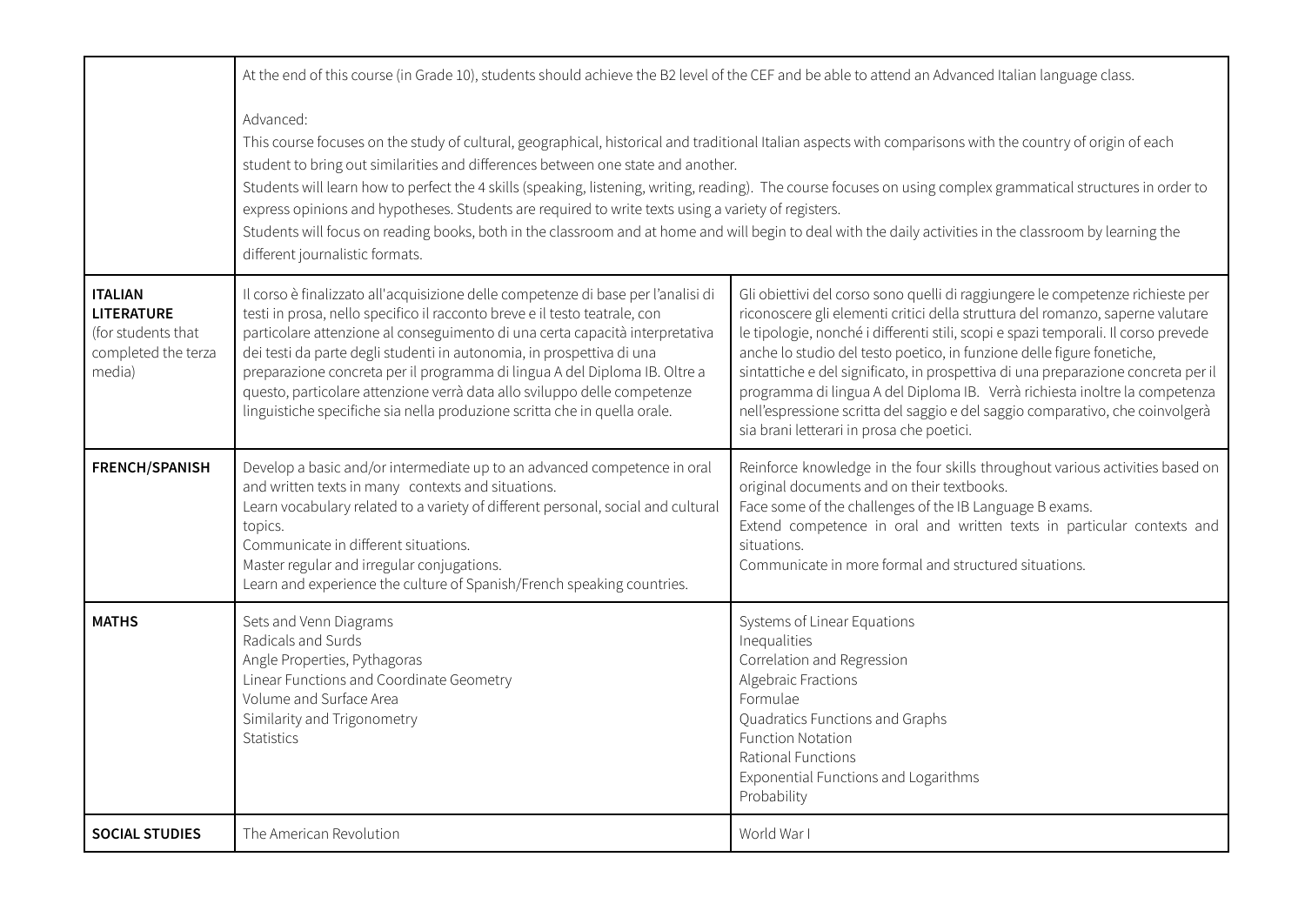|                | The French Revolution<br>The Agricultural and Industrial Revolution<br>The Russian Revolution                                                                                                                                                                                                                                                                                                                                                                                                                                                                                                                                                                                                                                                                                                                                                                                                                                                  | The interwar years: the post-war treaties, challenges faced by the League of<br>Nations, and the Great Depression<br>The fall of the Weimar Republic and the rise of Hitler and Nazi Germany<br>World War II<br>The Cold War                                                                                                                                                                                                                                                                                                                                                            |
|----------------|------------------------------------------------------------------------------------------------------------------------------------------------------------------------------------------------------------------------------------------------------------------------------------------------------------------------------------------------------------------------------------------------------------------------------------------------------------------------------------------------------------------------------------------------------------------------------------------------------------------------------------------------------------------------------------------------------------------------------------------------------------------------------------------------------------------------------------------------------------------------------------------------------------------------------------------------|-----------------------------------------------------------------------------------------------------------------------------------------------------------------------------------------------------------------------------------------------------------------------------------------------------------------------------------------------------------------------------------------------------------------------------------------------------------------------------------------------------------------------------------------------------------------------------------------|
| <b>THEATRE</b> | Stanislavski<br>To be familiar with understand new drama language, Naturalism,<br>emotion memory, magic if etc<br>To participate and contribute fully in drama activities.<br>To gain an understanding of different theatre styles.<br>To consider the effect of the drama on the audience.<br>To understand the intentions of each drama theorist.<br><b>Brecht</b><br>To be familiar with understand new drama language, epic theatre,<br>half curtain, social comment, direct address<br>To participate and contribute fully in drama activities.<br>To gain an understanding of different theatre styles.<br>To consider the effect of the drama on the audience.<br>To understand the intentions of each drama theorist.<br>Mask<br>All students will have the opportunity to perform wearing masks.<br>They will have learnt the skills of clocking the audience and use this<br>to help to communicate their character to the audience. | <b>Brecht</b><br>To be familiar with understand new drama language, epic theatre,<br>half curtain, social comment, direct address<br>To participate and contribute fully in drama activities.<br>To gain an understanding of different theatre styles.<br>To consider the effect of the drama on the audience.<br>To understand the intentions of each drama theorist.<br>Mask<br>All students will have the opportunity to perform wearing masks.<br>They will have learnt the skills of clocking the audience and use this<br>to help to communicate their character to the audience. |
| <b>ART</b>     | Drawing Exploration<br>Intuitive, imaginative, kinesthetic drawing: Exploring how we already know<br>how to draw starting in childhood and moving up through developmental<br>stages of drawing and developing confidence and exploratory approach to<br>developing personal visual language, symbolism, and expressive drawing<br>Observational drawing: Using natural forms and Florentine architectural<br>details to create observational drawings through a variety of tools, beginning<br>with contour line, moving to value through loose hatching, hatching, and<br>even tone, creating texture through combining tone and line, and exploring                                                                                                                                                                                                                                                                                         | Painting Focus<br>Tools of the artist & the art process: Exploring tempera/gouache, watercolor,<br>and mixed media through the lens of the artistic process and links to studio<br>habits of mind & the IB Learner Profile trait developing confidence, resilience,<br>risk taking, personal visual language and expressive capabilities linking and<br>developing imagery to express, explore, and communicate<br>experience/emotion/concept<br>Learning to see: Expressive and observational watercolor with abstract and                                                             |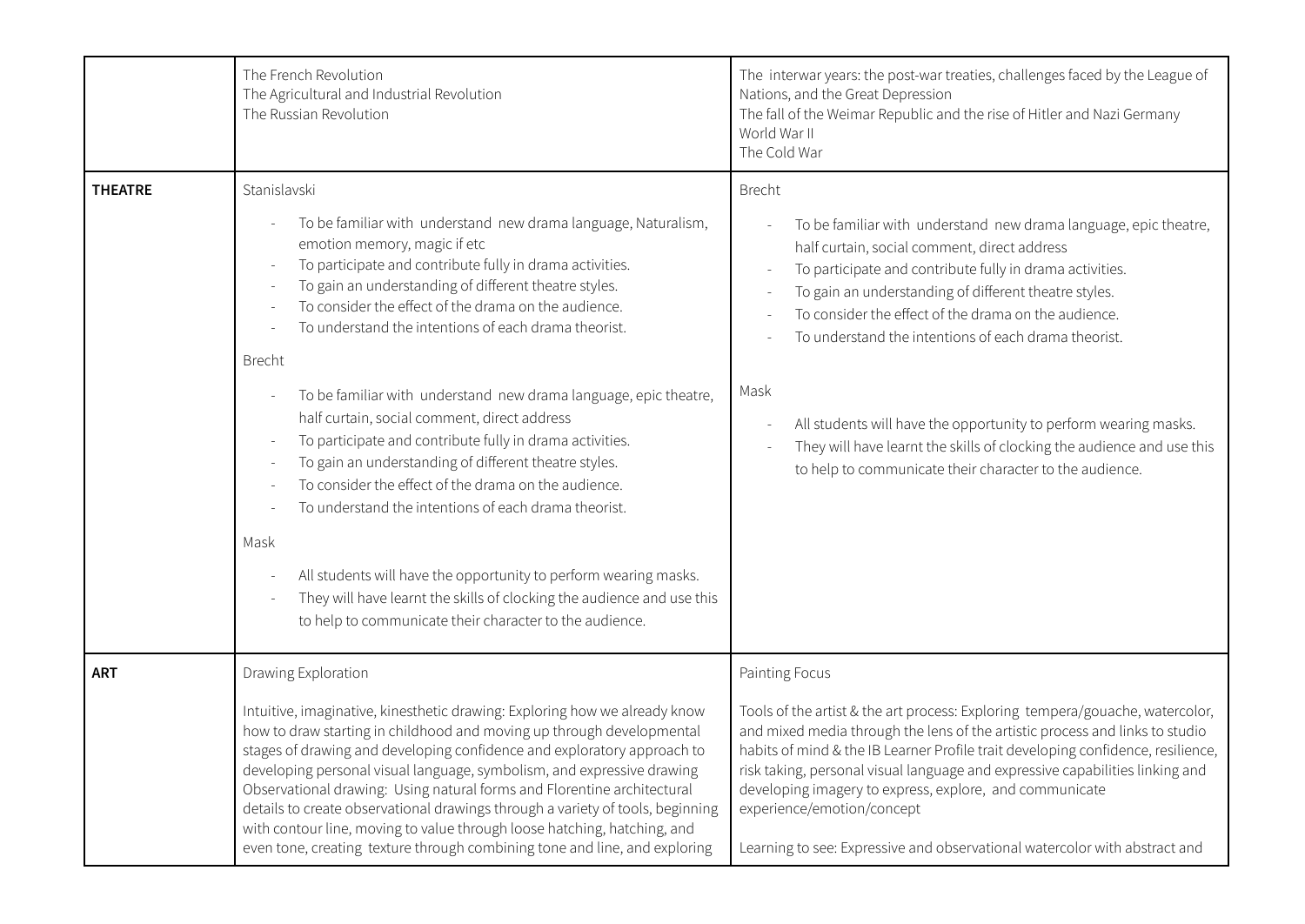|                | gesture drawing; collaborative and individual drawing projects<br>Experimental and contemporary drawing approaches: Examining a range of<br>experimental and traditional media, formats, and concepts of contemporary<br>drawing, pursuing collaborative and individual drawing projects including<br>graphite, ink, charcoal, watercolor, and mixed media | observational still life painting experiences<br>Learning to paint: Introduction to the history of still life painting inducing<br>Renaissance, modern, and contemporary painting practices and approaches,<br>collaborative and individual painting projects in oil painting and mixed<br>media; learning to step back, assess, and approach painting as both additive<br>and subtractive, balancing intention/concept with image/material<br>experiments and choices |
|----------------|------------------------------------------------------------------------------------------------------------------------------------------------------------------------------------------------------------------------------------------------------------------------------------------------------------------------------------------------------------|------------------------------------------------------------------------------------------------------------------------------------------------------------------------------------------------------------------------------------------------------------------------------------------------------------------------------------------------------------------------------------------------------------------------------------------------------------------------|
| <b>MUSIC</b>   | Project 1<br>Listening, performing, aural, improvising and ensemble skills are targeted<br>through a variety of activities, culminating in our" Battle of the Bands"<br>performance in the Grade assemblies at the end of the trimester<br>Project 2:<br>Composition using Soundtrap                                                                       | Project 1<br>Listening, performing, aural, improvising and ensemble skills are targeted<br>through a variety of activities, culminating in our" Battle of the Bands"<br>performance in the Grade assemblies sat the end of the trimester.<br>Project 2:<br>Composition using Soundtrap                                                                                                                                                                                 |
| <b>SCIENCE</b> | The Social Nature of Scientific Research<br>Biology:<br>Cell Biology & PassiveTransport<br>Cell Respiration<br>Chemistry:<br>Chemical equations<br>Moles<br>Stoichiometric relationships<br>Environmental systems and societies:<br>Geology<br>Ecology<br>Physics:<br>Motion<br>Forces                                                                     | Biology:<br>Enzymes<br>Biochemistry<br>Human nutrition<br>Chemistry:<br>Solution Chemistry<br>Titration<br><b>Reaction Rates</b><br>Environmental systems and societies:<br><b>Biogeochemical Cycles</b><br>Population Ecology<br>Biodiversity & Conservation<br>Physics:<br>Behaviour, reflection, refraction and dispersion of light                                                                                                                                 |
| <b>PE</b>      | In Grades 9 and 10 the focus is on applying skills and performing whilst also looking to reflect and improve performance in the areas of:<br>Adventure based learning<br>Invasion games<br>Net games (badminton, tennis and padel)                                                                                                                         |                                                                                                                                                                                                                                                                                                                                                                                                                                                                        |